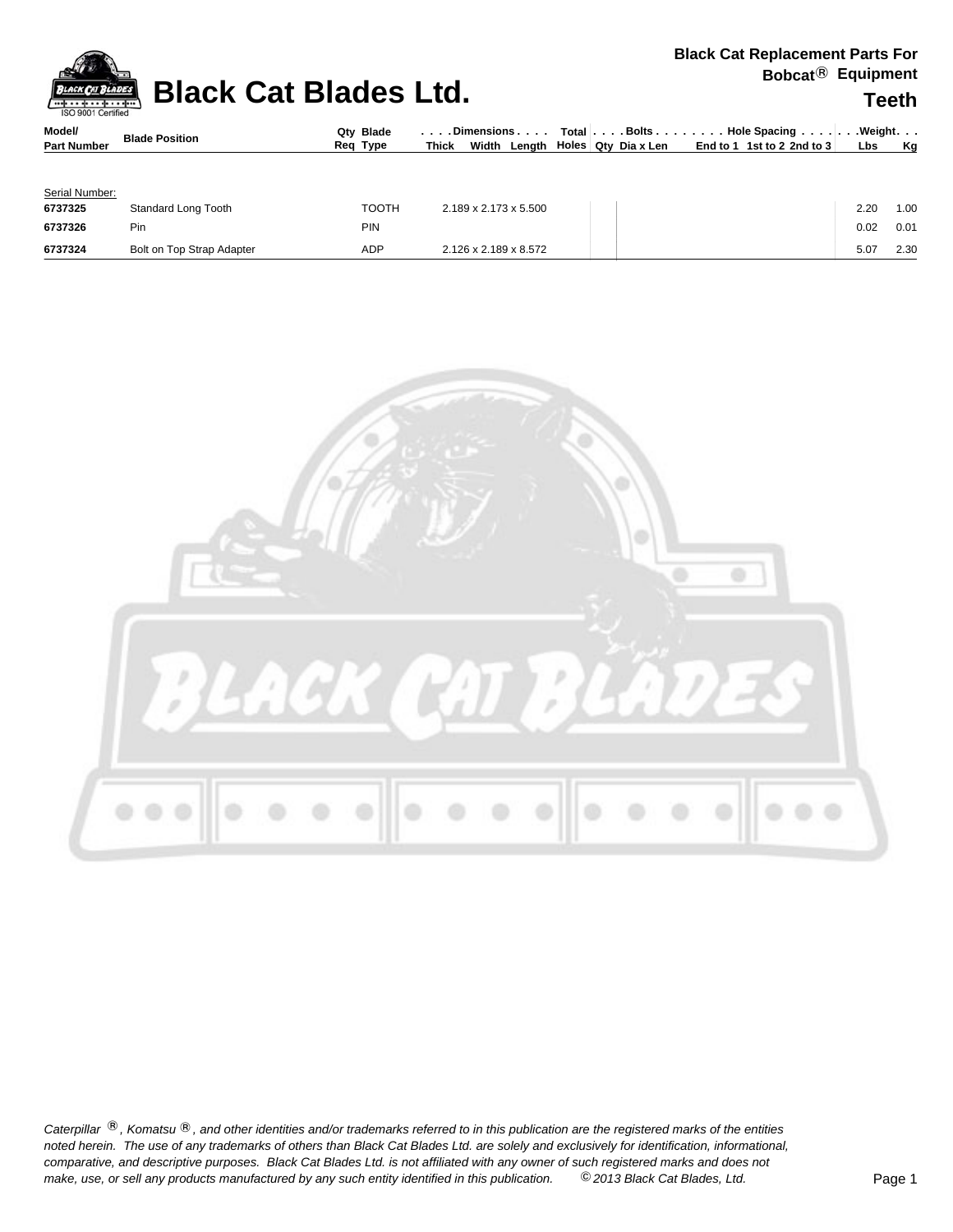## **Black Cata Blades Cat Blades Edges by Length**

| Model/          | <b>Blade Position</b> | <b>Blade</b><br>Qtv | Dimensions               | Total                           | Bolts.   | <b>Hole Spacing</b> | . Weiaht. |
|-----------------|-----------------------|---------------------|--------------------------|---------------------------------|----------|---------------------|-----------|
| * Number<br>Dar |                       | Reg<br>Tvpe         | Width<br>Thick<br>Lenath | Holes <b>i</b><br>Qtv Dia x Len | End to 1 | 1st to 2 2nd to 3   | Kq<br>Lbs |

Serial Number: BY LENGTH

| -->       | SETUPS WITHOUT HOLES            |                  |                                    |                |        |      |              |       |       |
|-----------|---------------------------------|------------------|------------------------------------|----------------|--------|------|--------------|-------|-------|
| 6589553   | <b>Base Edge Without Holes</b>  | SB/\             | x 3.000 x 11.260                   |                |        |      |              | 4.00  | 1.81  |
| 6543896   | <b>Base Edge Without Holes</b>  | SB/\             | 0.375 x 3.000 x 13.820             |                |        |      |              | 3.00  | 1.36  |
| 6543897   | Base Edge Without Holes         | SB/\             | 0.375 x 3.000 x 13.820             |                |        |      |              | 3.50  | 1.59  |
| 6805435   | Base Edge Without Holes         | <b>SB</b>        | 0.625 x 6.000 x 20.250             |                |        |      |              | 19.00 | 8.62  |
| 6593405   | Bent up base edge Without Holes | <b>BUIDNH</b>    | 0.500 x 4.000 x 34.480             |                |        |      |              | 20.00 | 9.07  |
| 6805815   | <b>Base Edge Without Holes</b>  | <b>SB</b>        | 0.625 x 6.000 x 39.250             |                |        |      |              | 37.00 | 16.78 |
| 6593406   | Bent up base edge Without Holes | <b>BUIDNH</b>    | 0.500 x 4.000 x 43.460             |                |        |      |              | 23.00 | 10.43 |
| 6593407   | Bent up base edge Without Holes | <b>BUIDNH</b>    | 0.500 x 4.000 x 53.980             |                |        |      |              | 27.30 | 12.38 |
| 6579040   | Bent up base edge Without Holes | <b>BUIDNH</b>    | $0.500 \times 4.000 \times 55.875$ |                |        |      |              | 28.50 | 12.93 |
| 6805816   | <b>Base Edge Without Holes</b>  | <b>SB</b>        | $0.625 \times 6.000 \times 52.250$ |                |        |      |              | 49.00 | 22.23 |
| 6577903   | Bent up base edge Without Holes | <b>BUIDNH</b>    | $0.500 \times 6.000 \times 54.020$ |                |        |      |              | 46.00 | 20.87 |
| 7101774   | <b>Base Edge Without Holes</b>  | <b>SB</b>        | $0.625 \times 6.000 \times 60.000$ |                |        |      |              | 57.00 | 25.85 |
| 6811422   | Base Edge Without Holes         | <b>SB</b>        | $0.500 \times 4.000 \times 62.000$ |                |        |      |              | 30.00 | 13.61 |
| 6713381   | Base Edge Without Holes         | <b>SB</b>        | $0.500 \times 4.000 \times 68.010$ |                |        |      |              | 34.20 | 15.51 |
| 7101775   | <b>Base Edge Without Holes</b>  | <b>SB</b>        | $0.625 \times 6.000 \times 72.000$ |                |        |      |              | 68.00 | 30.84 |
| 6713768   | Base Edge Without Holes         | <b>SB</b>        | 0.750 x 4.000 x 74.500             |                |        |      |              | 51.00 | 23.13 |
| 637317    | Bent up base edge Without Holes | <b>BUIDNH</b>    | 0.625 x 5.000 x 76.625             |                |        |      |              | 70.00 | 31.75 |
| ⊸>        | SETUPS WITH 1/2" HOLES          |                  |                                    |                |        |      |              |       |       |
| 6805464   | End                             | <b>DB  </b>      | $0.500 \times 6.000 \times 4.000$  | $\overline{c}$ | 0.500  | 2.00 | 2.00         | 3.00  | 1.36  |
| 6807021   | <b>Base Edge</b>                | <b>SB</b>        | 0.625 x 6.000 x 9.250              | $\overline{4}$ |        |      |              | 8.00  | 3.63  |
| 6807022   | Base Edge                       | <b>SB</b>        | 0.625 x 6.000 x 12.250             | 6              |        |      |              | 11.00 | 4.99  |
| 6805433   | <b>Base Edge</b>                | <b>SB</b>        | 0.625 x 6.000 x 13.250             | 6              |        |      |              | 12.00 | 5.44  |
| 6805434   | <b>Base Edge</b>                | <b>SB</b>        | 0.625 x 6.000 x 16.250             | $\bf 8$        |        |      |              | 15.00 | 6.80  |
| 6807535   | Base Edge                       | <b>SB</b>        | $0.625 \times 6.000 \times 18.250$ | 8              |        |      |              | 17.00 | 7.71  |
| 6805436   | <b>Base Edge</b>                | <b>SB</b>        | 0.625 x 6.000 x 24.250             | 10             |        |      |              | 23.00 | 10.43 |
| 6805437   | <b>Base Edge</b>                | <b>SBII</b>      | 0.625 x 6.000 x 30.250             | 10             |        |      |              | 28.00 | 12.70 |
| 6726877   | <b>Base Edge</b>                | <b>SB</b>        | $0.500 \times 4.000 \times 36.000$ | 12             |        |      |              | 18.00 | 8.16  |
| 6805438   | Base Edge                       | <b>SB</b>        | $0.625 \times 6.000 \times 36.250$ | 12             |        |      |              | 34.00 | 15.42 |
| 6727237   | Base Edge                       | SB               | $0.500 \times 4.000 \times 44.000$ | 14             |        |      |              | 22.00 | 9.98  |
| 7104136   | Base Edge                       | <b>SB</b>        | $0.500 \times 4.000 \times 50.000$ | 14             |        |      |              | 25.00 | 11.34 |
| 7104135   | Base Edge                       | <b>SB</b>        | $0.500 \times 4.000 \times 56.000$ | 12             |        |      |              | 28.00 | 12.70 |
| 6732399   | e.<br>Base Edge                 | SB <sub>II</sub> | $0.500 \times 4.000 \times 62.000$ | 7              | w<br>u |      |              | 30.00 | 13.61 |
| 7104506   | Base Edge                       | <b>SB</b>        | 0.500 x 4.000 x 62.000             | 14             |        |      |              | 31.00 | 14.06 |
| 6736392   | Base Edge                       | SB               | $0.500 \times 4.000 \times 68.000$ | 14             |        |      |              | 32.00 | 14.51 |
| 6737247   | Base Edge                       | <b>SB</b>        | 0.500 x 4.000 x 74.000             | 16             |        |      |              | 37.00 | 16.78 |
| ⊸>        | SETUPS WITH 5/8" HOLES          |                  |                                    |                |        |      |              |       |       |
| 6813941   | Base Edge                       | SB               | 0.750 x 8.000 x 24.250             | 8              |        |      |              | 36.00 | 16.33 |
| 6814676   | Base Edge                       | SB               | 0.750 x 8.000 x 36.250             | 14             |        |      |              | 54.00 | 24.49 |
| 6805366   | One Piece bolt on               | DB               | 0.625 x 6.000 x 53.880             | 9              | 0.625  | 2.94 | 6.00<br>6.00 | 52.00 | 23.59 |
| 6578956   | Bent up base edge               | <b>BUID</b>      | 0.500 x 4.000 x 54.020             | 9              |        |      |              | 29.00 | 13.15 |
| 6713710   | Bent up base edge               | <b>BUID</b>      | $0.500 \times 6.000 \times 54.020$ | 9              |        |      |              | 46.00 | 20.87 |
| 6805367   | One Piece bolt on               | DB               | 0.625 x 6.000 x 59.880             | 10             | 0.625  | 2.94 | 6.00<br>6.00 | 57.80 | 26.22 |
| 6805367HT | Heat-Treated One Piece bolt on  | DB               | $0.625 \times 6.000 \times 60.000$ | 10             | 0.625  | 3.00 | 6.00<br>6.00 | 58.00 | 26.31 |
|           |                                 |                  |                                    |                |        |      |              |       |       |

Caterpillar ®, Komatsu ®, and other identities and/or trademarks referred to in this publication are the registered marks of the entities *noted herein. The use of any trademarks of others than Black Cat Blades Ltd. are solely and exclusively for identification, informational, make, use, or sell any products manufactured by any such entity identified in this publication. comparative, and descriptive purposes. Black Cat Blades Ltd. is not affiliated with any owner of such registered marks and does not* ©*2013 Black Cat Blades, Ltd.* Page 1